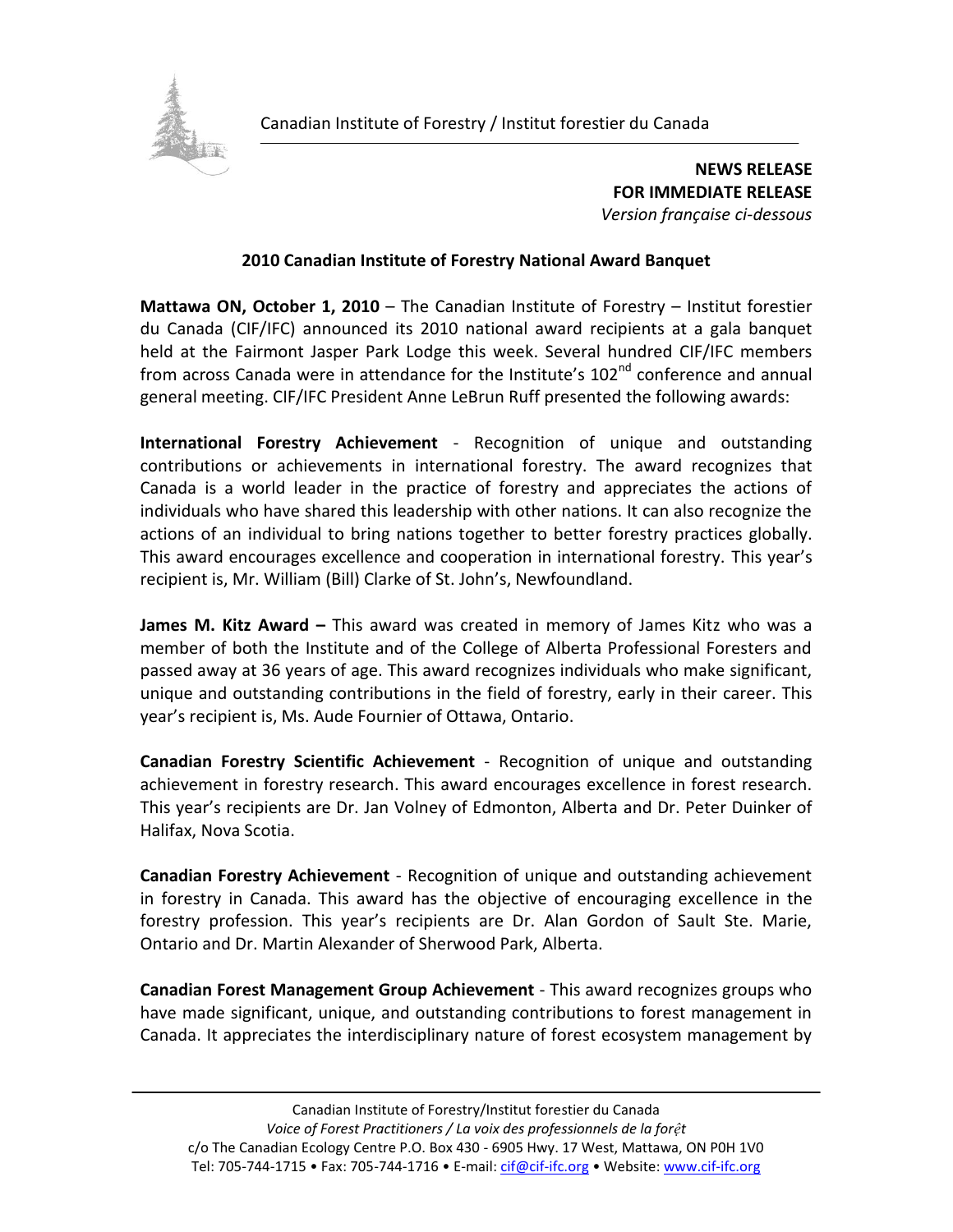recognizing the many groups that come together in the process. This year's recipient is the Foothills Research Institute (formerly the Foothills Model Forest), Hinton, Alberta.

**Presidential Award** - Recognition of outstanding service and commitment to the Institute and exemplifying a devotion to, and passion for, the profession of forestry. It appreciates the dedication that individuals provide. The award encourages individuals to contribute to the leadership, promotion, and understanding of the profession and the practice of forestry. This year's recipient is, Dr. Keith McClain of Sherwood Park, Alberta.

**Schlich Medal -** The Schlich Medal was established by the Commonwealth Forestry Association in memory of Sir William Schlich, who was Inspector General of Forests in India and the first Professor of Forestry at Oxford University, founding the Forestry School there in 1905. It is presented in several countries annually. The Institute is entrusted to present the award in alternate years to an outstanding student at a Canadian University. This year's recipient is Ms. Sara Cosgrove of Edmonton Alberta.

**J Michael Waldram Memorial Model Forest Fellowship** – This new Fellowship is open to all Canadian Aboriginal youth enrolled in at least their second year in either a degree or diploma program in natural resource management at a Canadian university or college. This year's recipients are: Curtis Avery, attending Nipissing University; Marti Lys, attending Aurora College; Lisa Marie Bergeron, attending the University of Manitoba.

The Canadian Institute of Forestry is one of Canada's oldest and most respected forest conservation organizations. CIF/IFC members work in government, industry, and academia, and include foresters, technicians, biologists, ecologists, educators, economists and many individuals with an interest and passion for our forests and the complex ecosystems that they support. CIF/IFC members are dedicated to sound forest stewardship and sustainability.

-30-

**For additional information please contact:** John Pineau 705-495-9060 [jpineau@cif-ifc.org](mailto:jpineau@cif-ifc.org)

## **COMMUNIQUÉ DE PRESSE POUR DISTRIBUTION IMMÉDIATE**

## **L'Institut forestier du Canada remet ses prix annuels au gala**

**Mattawa, ON, 1 octobre, 2010** – L'Institut forestier du Canada - The Canadian Institute of Forestry – (IFC/CIF) a annoncé les gagnants de ses prix nationaux lors d'un gala qui a eu lieu au le Fairmont Jasper Park Lodge cette semaine. Quelques centaines de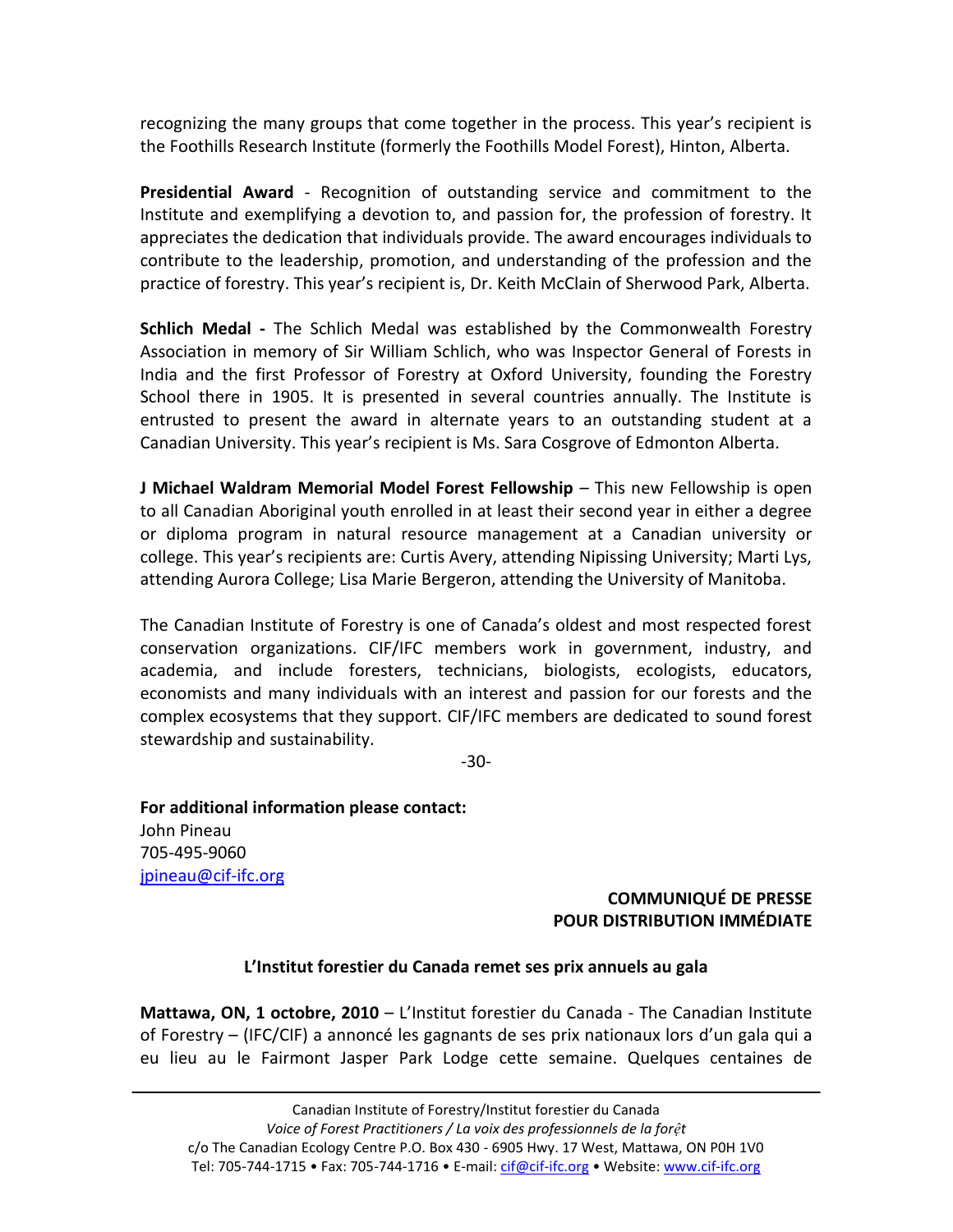membres de l'IFC/CIF de partout au Canada participaient à cet événement qui est le 102e anniversaire de l'Institut, souligné par une conférence et une assemblée générale annuelle. Le président Anne LeBrun Ruff de l'IFC/CIF a présenté les prix suivants:

**Prix d'excellence en foresterie internationale** – Reconnaissance d'une réalisation unique et remarquable en foresterie internationale. Le prix a pour but de reconnaître que le Canada est un chef de file mondial dans la pratique de la foresterie et de souligner les actions des individus qui partagent ce leadership avec d'autres pays. Il peut aussi reconnaître les actions d'une personne qui rassemble des pays pour améliorer les pratiques forestières à l'échelle mondiale. Ce prix a pour but d'encourager l'excellence et la collaboration en foresterie internationale. Le gagnant de cette année est M. William (Bill) Clarke de St. John's, Terre-Neuve.

**Prix James M. Kitz** – Ce prix a été créé en mémoire de James Kitz qui était un membre de l'Institut et du Collège de l'Alberta Professional Foresters et est décédé à 36 ans. Ce prix reconnaît les personnes qui apportent une contribution importante, unique et exceptionnel dans le domaine de la foresterie, au début de leur carrière. Le récipiendaire de cette année est, Mme Aude Fournier d'Ottawa en Ontario.

**Prix d'excellence en sciences forestières au Canada** – Reconnaissance d'une réalisation unique et remarquable en recherche forestière au Canada. Ce prix a pour but d'encourager l'excellence en recherche forestière. La gagnante de cette année est Dr Jan Volney, d'Edmonton, en Alberta, et le Dr Peter Duinker de Halifax, Nouvelle-Écosse.

**Prix d'excellence en foresterie au Canada** – Reconnaissance d'une réalisation unique et remarquable en foresterie au Canada. Ce prix a pour but d'encourager l'excellence au sein de la profession forestière. Le gagnant du prix de cette année est Dr Alan Gordon de Sault Ste. Marie, en Ontario, et le Dr Martin Alexandre de Sherwood Park, Alberta.

**Prix d'excellence pour un groupe en aménagement forestier** – Ce prix reconnaît une réalisation remarquable entreprise par des groupes qui contribuent de façon remarquable, unique et exceptionnelle à l'aménagement forestier au Canada. Il reconnaît la nature pluridisciplinaire de la gestion de l'écosystème forestier en soulignant les réalisations des nombreux groupes qui se rassemblent dans le cadre de ce processus. Le gagnant de cette année est l'Institut de recherche de Foothills (anciennement la Forêt modèle de Foothills), Hinton, en Alberta.

**Prix du président** – Reconnaissance d'un service et d'un engagement exceptionnels à l'Institut et d'un modèle de dévotion et de passion pour la profession forestière. Il souligne le dévouement des individus. Ce prix a pour but d'encourager les individus à participer au leadership, à la promotion et à la sensibilisation de la profession et de la